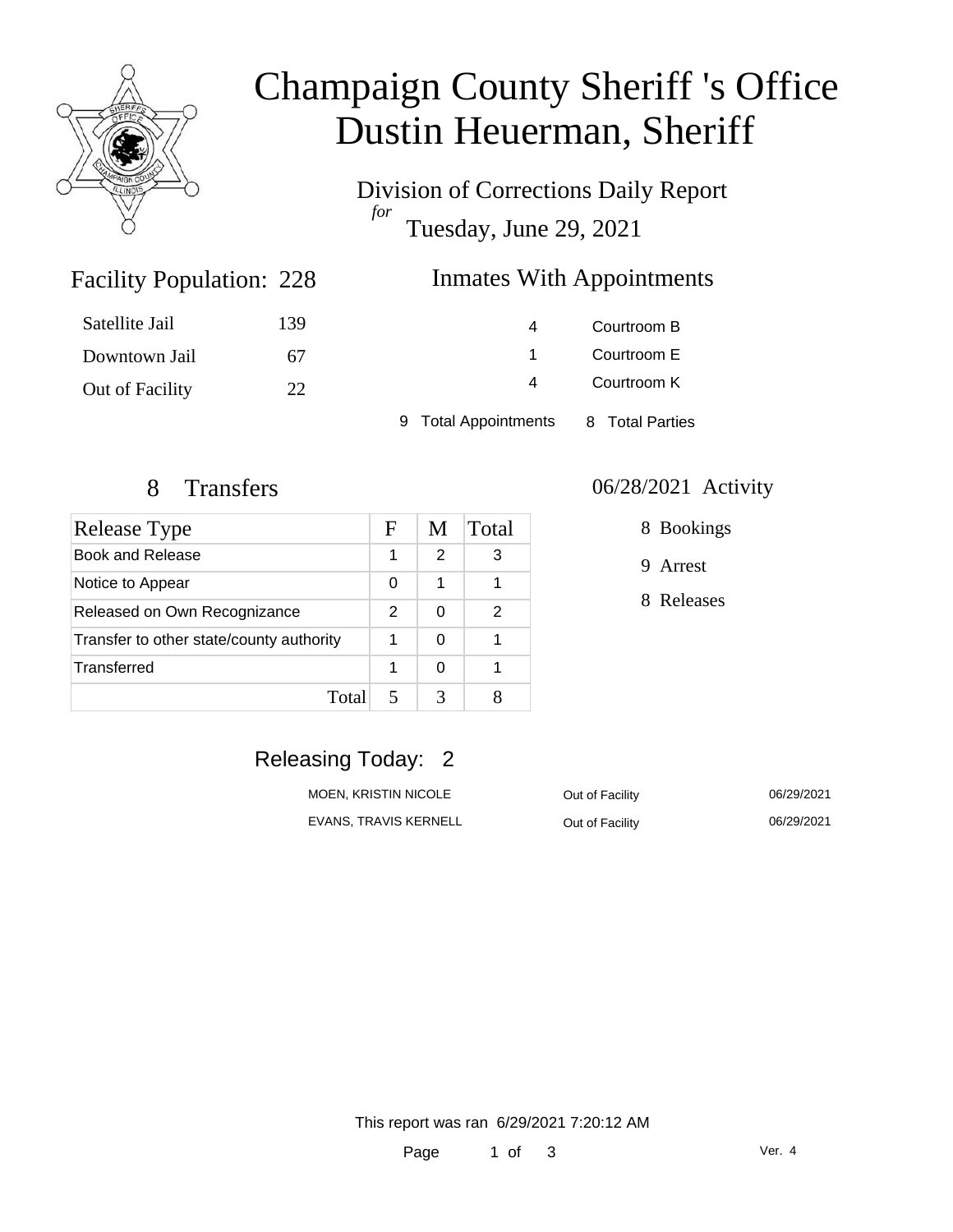

# Champaign County Sheriff 's Office Dustin Heuerman, Sheriff

Division of Corrections Daily Report *for* Tuesday, June 29, 2021

#### Custody Status Count

- Civil Other 1
- Electronic Home Dentention 21
	- Felony Arraignment 7
		- Felony Other 4
	- Felony Pre-Sentence 6
		- Felony Pre-Trial 131
	- Felony Sentenced CCSO 3
	- Felony Sentenced IDOC 31
		- Hold Sentenced CCCC 1
		- Hold Sentenced IDOC 1
		- Misdemeanor Pre-Trial 8
			- Petition to Revoke 5
			- Remanded to DHS 7
	- Traffic Sentenced CCSO 2
		- Total 228

This report was ran 6/29/2021 7:20:12 AM